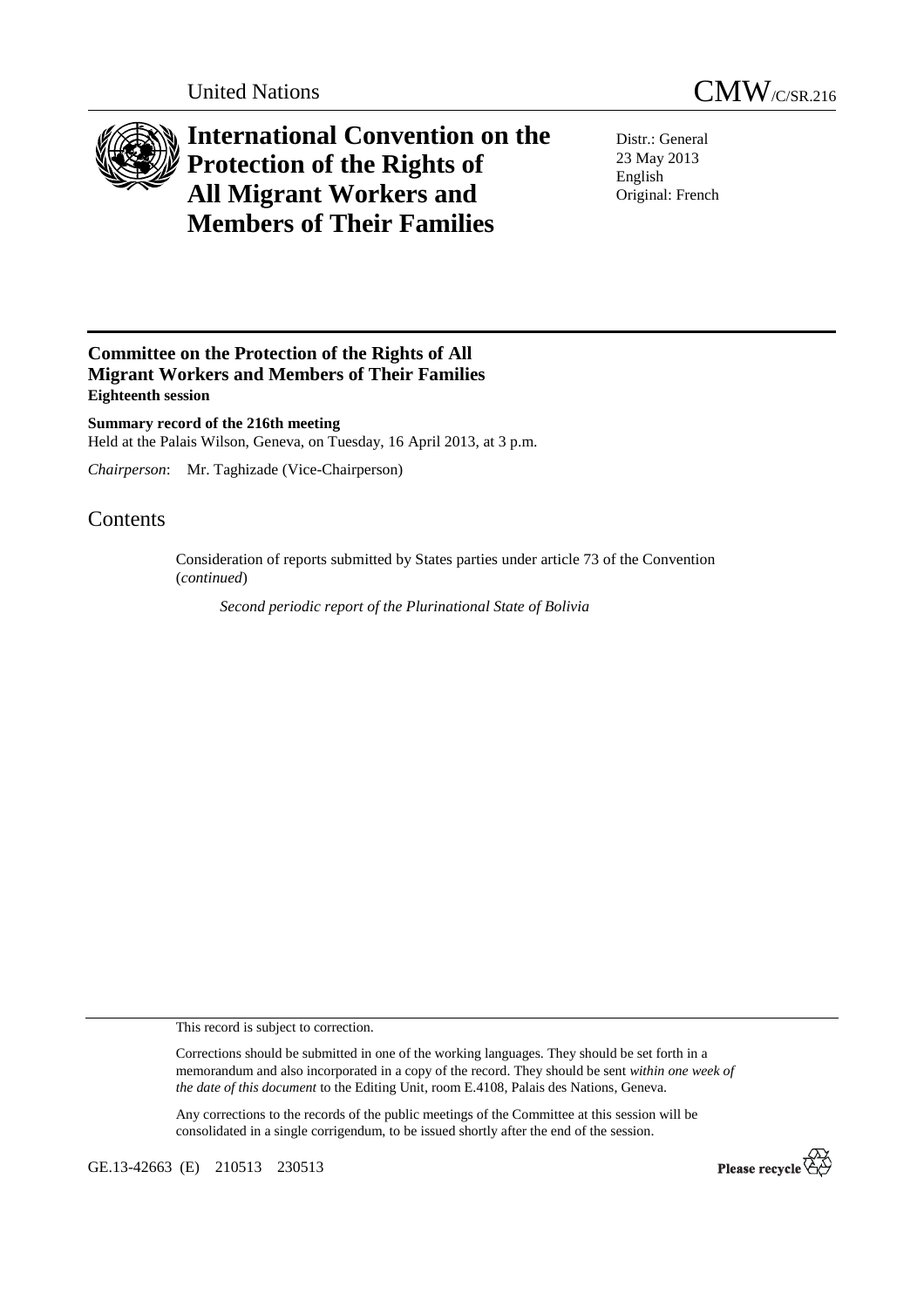*The meeting was called to order at 3.05 p.m.* 

## **Consideration of reports submitted by States parties under article 73 of the Convention** (*continued*)

*Second periodic report of the Plurinational State of Bolivia* (CMW/C/BOL/2)

1. *At the invitation of the Chairperson, the delegation of the Plurinational State of Bolivia took places at the Committee table.* 

2. **Mr. Cox Mayorga** (Plurinational State of Bolivia) said that for the purposes of preparing the second periodic report, information workshops had been held in several towns in the country, and attended by State and civil society representatives.

3. The new Constitution, adopted on 7 February 2009, recognized a raft of new rights and progressive norms for citizens and for the environment. The new State, which was plurinational, featured a non-exclusive political structure. In accordance with article 256 of the Constitution, the international human rights instruments which had been ratified and which enshrined better rights for people than those in domestic legislation, took precedence over the latter. Such was the case with the International Convention on the Protection of the Rights of All Migrant Workers and Members of Their Families. In accordance with article 14 of the Constitution, all forms of discrimination were prohibited. With the adoption of the new Constitution, a number of provisions that did not comply with the principles set out in the main text had been repealed. Since 2010, the Plurinational Legislative Assembly had adopted over 340 Acts, including Act No. 045 against racism and all forms of discrimination, Act No. 251 on the protection of refugees, Act No. 263 against trafficking in persons and Act No. 348 on violence against women. The Assembly was currently working with civil society on the preparation of several bills, including one on migration, which should serve as a framework for the protection of migrants in accordance with the Constitution and the treaties ratified by the State. Migration was also taken into account in national plans such as the national human rights action plan for 2009–2013, entitled "Bolivia: Dignity for a Good Life", which protected the rights of vulnerable groups, including migrant workers in general, as well as migrants and refugees in Bolivia.

4. At the administrative level, efforts had been made to build capacities and streamline the relevant institutions. Recent measures included the permanent district office inspection programme, training for senior officials, implementation of an integrated system for the issuance of passports, delivery of new identity cards for foreign nationals, training of civil servants, creation of the official migration website (http://www.migracion.gob.bo/web/), establishment of a new individualized support service, and prioritization of monitoring of minors' entries and exits in order to combat the trafficking and smuggling of children and adolescents.

5. Regarding migration statistics, while progress had been made in identifying foreign nationals, monitoring entries and exits, and recording crimes, complaints and incidents, the data nonetheless needed to be more carefully disaggregated. The last population census had been held on 21 November 2012 and the results would be available in 2013. Furthermore, over 50 new consulates had been opened across the globe to accommodate the needs of Bolivian expatriates. Bilateral agreements had been signed with Brazil, Argentina and Spain to regularize the situation of Bolivians living in those countries. In 2009, Bolivians abroad, residing mainly in Spain, Argentina and Brazil, could for the first time vote in Bolivian national elections.

6. In its opposition to all political exclusion, Bolivia had, through its President, published an open letter against the 2008 European Union Directive on the return of foreign nationals in an irregular situation, which it considered a violation of human rights in general. Against the current crisis of the capitalist system, which primarily affected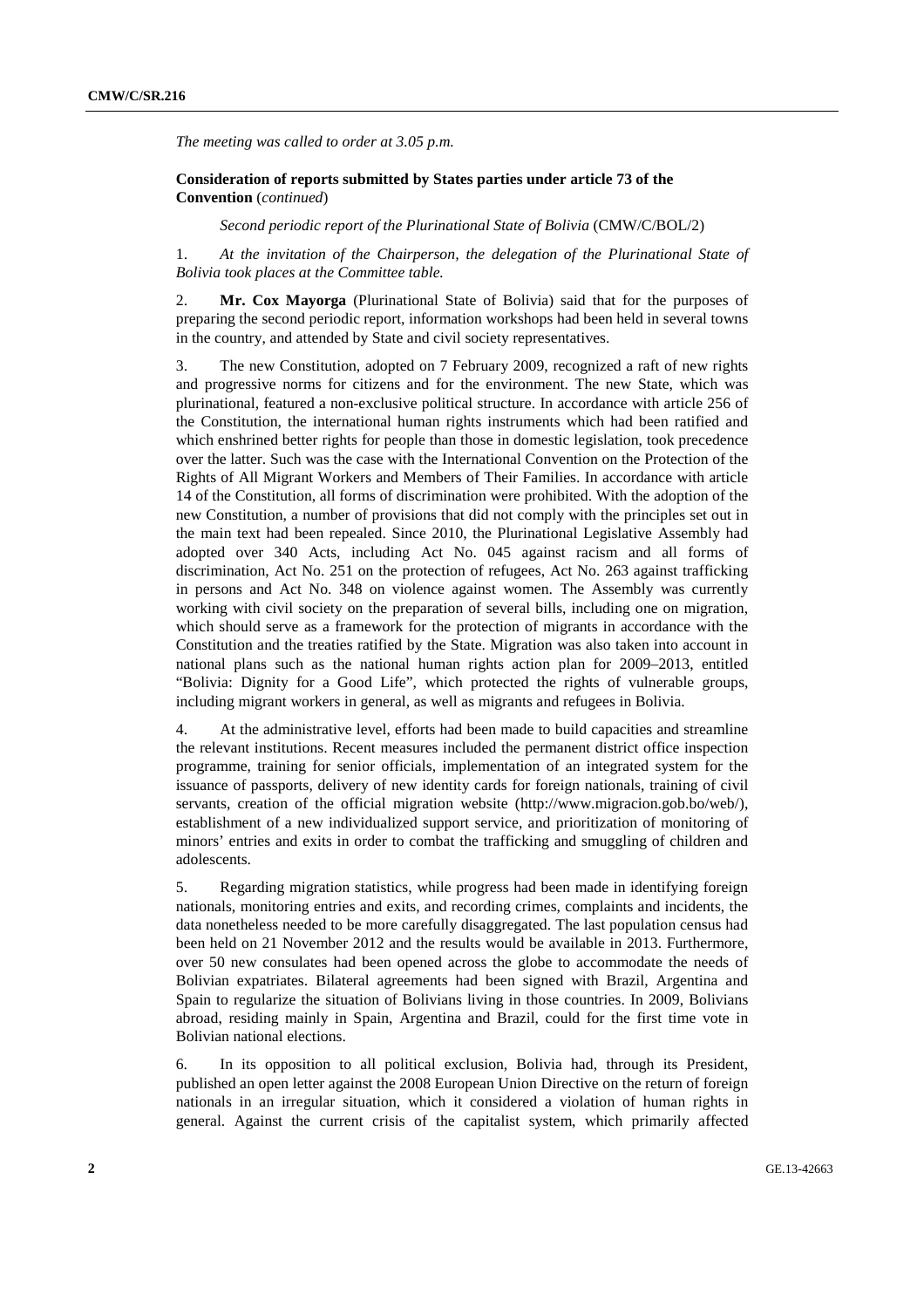European economies, Bolivia was doing its utmost to help Bolivians working in Europe to return voluntarily and to be reintegrated.

7. **Mr. Núñez-Melgar Maguiña**, noting that Bolivia had not yet made the declarations required under articles 76 and 77 of the Convention, which recognized the competence of the Committee to receive and consider communications submitted by States parties or individuals, asked whether it envisaged doing so. Also noting that Bolivia had not brought its domestic legislation into line with the provisions of International Labour Organization (ILO) Migration for Employment Convention (Revised), 1949 (No. 97) and Migrant Workers (Supplementary Provisions) Convention, 1975 (No. 143), he would like to know whether it planned to do so. On the question of discrimination, efforts had been fully found wanting, especially in relation to Peruvians who were victims of abuse committed by State representatives, particularly police officers. Had an agreement been made with Peru in that area? At the administrative level, how long did it take for consulates to issue the necessary travel documents to Bolivian migrants and their families who were travelling abroad or returning to the country? Where migrants encountered prejudice, what action could they take to seek compensation and what was done to inform them of such action?

8. **Mr. Kariyawasam**, noting that many Bolivian women worked in neighbouring countries, and even in Spain, asked whether provisions had been made to ensure their protection. If not, did Bolivia intend to make such provisions?

9. **Mr. Sevim**, noting that the report did not contain information on social security and pensions in Bolivia for migrant workers in regular and irregular situations, also asked what provisions had been made in those two areas. He asked what actions Bolivia had taken regarding family reunification.

10. **Ms. Dicko** asked what mechanism, if any, had been put in place to coordinate the actions carried out by the various authorities in the area of migration. The report gave no information on the question of the return of Bolivians abroad. Was there a system to provide support or incentives to return in the form of loans to help start up companies, for example? Might the delegation also provide further information on foreign nationals working in Bolivia?

11. **Mr. Carrión Mena** asked when the Immigration Bill would be enacted and implemented. How did the State party plan to collect data on immigrants and emigrants, given that such statistics were essential for the implementation of public policies centred on the protection of migrants' fundamental rights? Highlighting the fact that being in an irregular situation was not a crime, he asked why the Bolivian authorities placed migrant workers in administrative custody. Regretting that the report contained little information on how migrant workers in Bolivia were informed of their rights and obligations, he would also like to know whether the State party had concluded bilateral agreements with the countries that received significant numbers of Bolivian migrant workers, and to be given details on the services provided to Bolivian nationals by Bolivian consulates.

12. **Ms. Poussi** asked what concrete measures the State had taken to realize the rights of migrant workers, be they foreign migrants working in Bolivia or Bolivians working abroad. She would like to know whether any bodies or mechanisms had been established to that end and, if so, how they operated and whether they had sufficient resources. Noting that the Bolivian Constitution enshrined the principle of non-discrimination, she enquired about the measures that had been taken to facilitate foreign workers' access to employment. Had anyone already brought a habeas corpus action and, if so, what had been the outcome? Noting that in 2010 the Ministry of Justice had prepared an assessment of the situation of torture in Bolivia, she asked what the conclusions of that assessment had been and if some conclusions concerned migrant workers in particular. She would like the delegation to provide details on the right to join freely any trade union, indicating especially whether